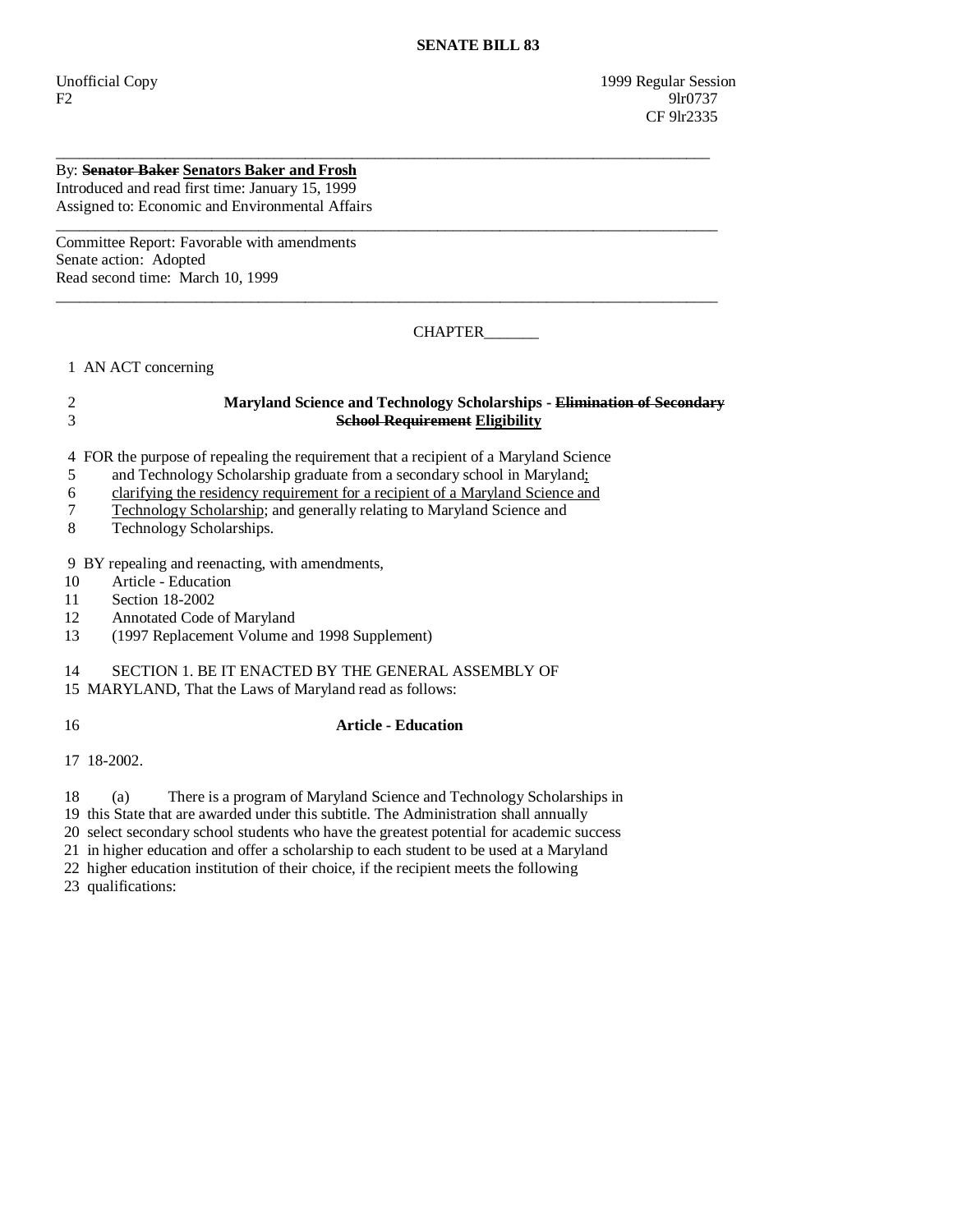| $\mathbf 2$ | <b>SENATE BILL 83</b>                                                                                                                                                                                                                                                   |
|-------------|-------------------------------------------------------------------------------------------------------------------------------------------------------------------------------------------------------------------------------------------------------------------------|
| 1           | (1)<br>Qualifies academically as follows:                                                                                                                                                                                                                               |
| 2<br>4      | Has a secondary school transcript indicating an overall<br>(i)<br>3 academic grade point average of at least 3.0 on a 4.0 scale or its equivalent grade<br>point average in core curriculum courses after completion of the first semester of the<br>5 senior year; AND |
| 6           | (ii)<br>Intends to enroll as a full-time student in an academic program<br>7 as designated by the Maryland Higher Education Commission; [and                                                                                                                            |
| $\,8\,$     | Has graduated from a secondary school in Maryland; }<br>(iii)                                                                                                                                                                                                           |
| 9           | Is a Maryland resident AND WAS A MARYLAND RESIDENT AT THE<br>(2)<br>10 TIME OF GRADUATING FROM SECONDARY SCHOOL;                                                                                                                                                        |
| 11          | Is accepted for admission in a regular undergraduate program at a<br>(3)<br>12 Maryland higher education institution in the State;                                                                                                                                      |
| 13          | (4)<br>Begins attending an eligible Maryland higher education institution<br>14 within 2 years of completing high school or, failing to do so, provides evidence<br>15 satisfactory to the State Scholarship Administration of extenuating circumstances;               |
| 16          | Agrees to the conditions provided in subsection (c) of this section; and<br>(5)                                                                                                                                                                                         |
| 17          | Accepts any other conditions attached to the award and satisfies any<br>(6)<br>18 additional criteria the Commission may establish.                                                                                                                                     |
| 19          | (b)<br>(1)<br>The annual scholarship award shall be in the amount of \$1,000 for a<br>20 student enrolled at a 2-year eligible institution or \$3,000 for a student enrolled at a<br>21 4-year eligible institution.                                                    |
| 22          | If accepted by the eligible student, each award may be renewed on an<br>(2)<br>23 annual basis for a maximum of 3 years after the original award if the recipient:                                                                                                      |
| 24          | (i)<br>Remains a resident of the State;                                                                                                                                                                                                                                 |
| 25          | (ii)<br>Attends a Maryland higher education institution in the State;                                                                                                                                                                                                   |
| 26          | Is enrolled as a full-time undergraduate student and takes at<br>(iii)<br>27 least 12 semester hours of courses each semester or its equivalent as determined by<br>28 the Administration;                                                                              |
| 29          | Maintains a 3.0 grade point average on an academic year basis<br>(iv)<br>30 or, failing to do so, provides evidence satisfactory to the Administration, of extreme<br>31 extenuating circumstances;                                                                     |
| 32          | Is making satisfactory progress toward a degree as determined<br>(v)<br>33 by the institution; and                                                                                                                                                                      |
| 34          | Maintains the standards of the institution.<br>(vi)                                                                                                                                                                                                                     |